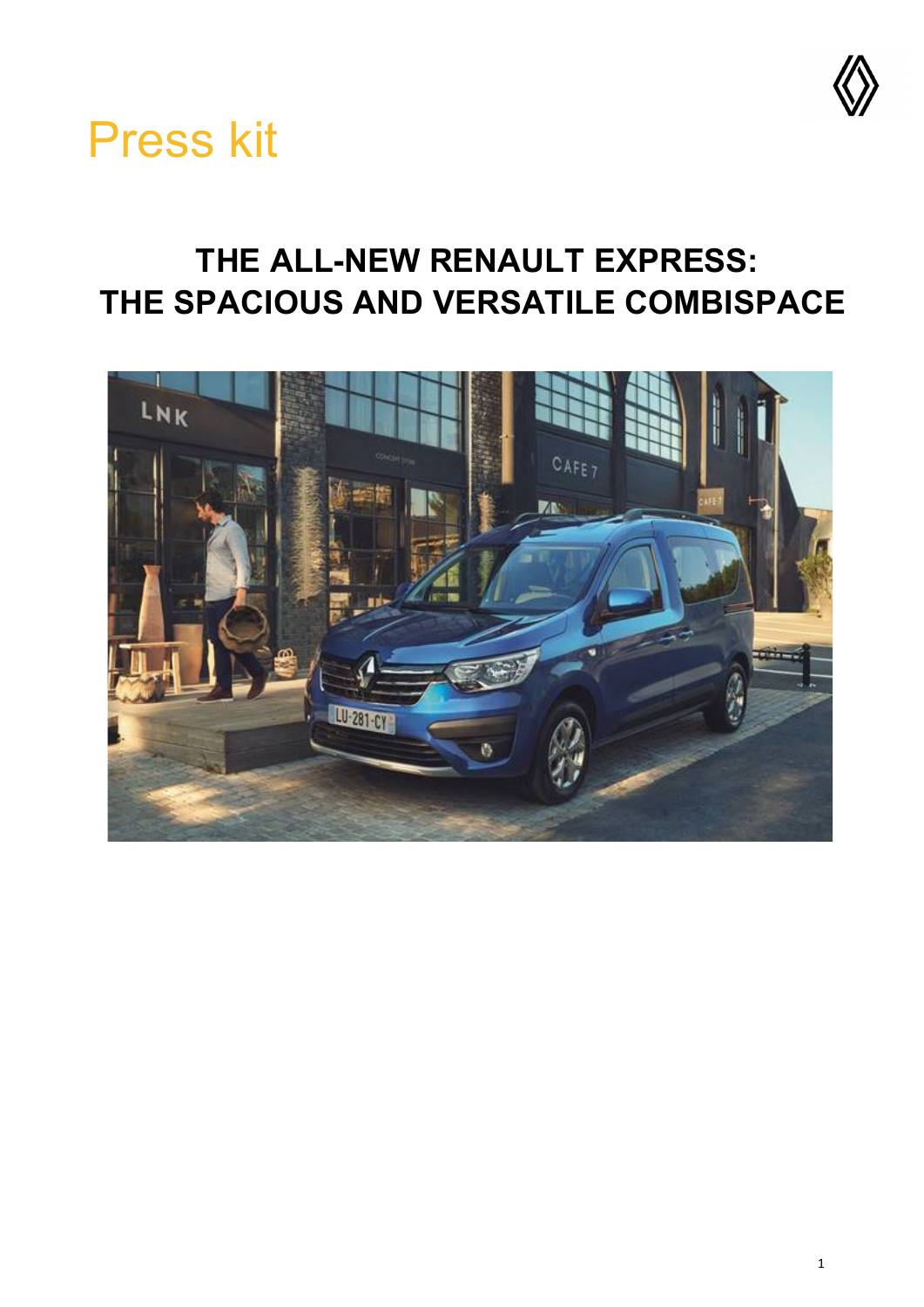

### **CONTENTS**

| RENAULT PROVIDES FOR ALL YOUR NEEDS WITH THE ALL-NEW EXPRESS  3              |  |
|------------------------------------------------------------------------------|--|
| The All-New Renault Express: The spacious and versatile combispace 3         |  |
|                                                                              |  |
|                                                                              |  |
|                                                                              |  |
|                                                                              |  |
|                                                                              |  |
|                                                                              |  |
|                                                                              |  |
|                                                                              |  |
|                                                                              |  |
|                                                                              |  |
|                                                                              |  |
|                                                                              |  |
| Five full-sized seats and a 2/3-1/3 folding bench seat for more modularity 6 |  |
|                                                                              |  |
|                                                                              |  |
|                                                                              |  |
|                                                                              |  |
| DRIVER-ASSISTANCE SYSTEMS FOR MORE RELAXED JOURNEYS  8                       |  |
|                                                                              |  |
|                                                                              |  |
|                                                                              |  |
|                                                                              |  |
|                                                                              |  |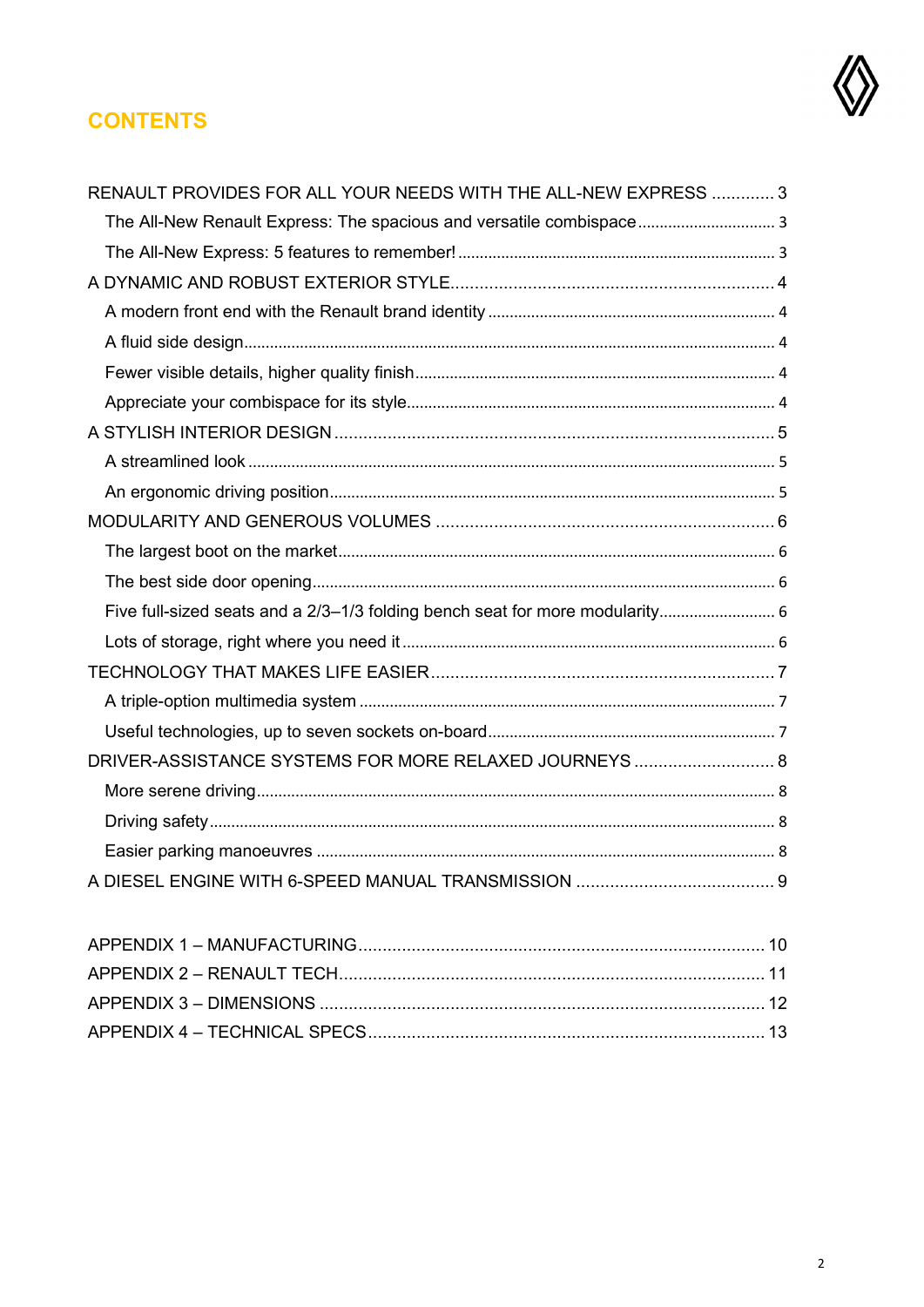

### <span id="page-2-0"></span>**RENAULT PROVIDES FOR ALL YOUR NEEDS WITH THE ALL-NEW EXPRESS**

#### *The All-New Express offers one of the best practicality/technological to price/service ratios, leveraging the quality for which the Renault brand is known. Boasting record breaking boot space, it answers all passenger and commercial needs. The All-New Express can be used for work, to pick up the kids from school, and to even go on holiday!*

#### <span id="page-2-1"></span>**The All-New Renault Express: The spacious and versatile combispace**

With 5 full-sized seats and large boot space, the All-New Express is designed for families, business owners, and even for tradesmen, to suit all sorts of needs (be it for work or family).

#### **Manufactured at the Renault plant in Tangier, Morocco, the All-New Express be on sale worldwide as of May 2021 (excluding Europe).**

*"The All-New Express adopts the stylistic hallmarks of the Renault brand and is aimed at the international market, outside Europe. With a robust yet dynamic design, it boasts the largest boot on the market and generous storage compartments to satisfy any needs. Its practical and modular layout are much sought after by business owners and tradesmen alike, as it suited for both work and private use. The All-New Express is a vehicle that can do it all!"*

**Jean-Louis Wiedemann, Commercial Director Small Vans, Groupe Renault.**

#### <span id="page-2-2"></span>**The All-New Express: 5 features to remember!**

- The largest boot on the market with 800 litres
- The widest sliding side door at 716 mm
- Five full-sized seats and a 2/3-1/3 folding bench seat for transporting goods or the entire family
- The Easy Link 8" multimedia system with smartphone and navigation mirroring, and wireless charger
- A 1.5 dCi 95 diesel engine coupled with a 6-speed manual gearbox, and a 1.6 SCe 110 HP petrol engine.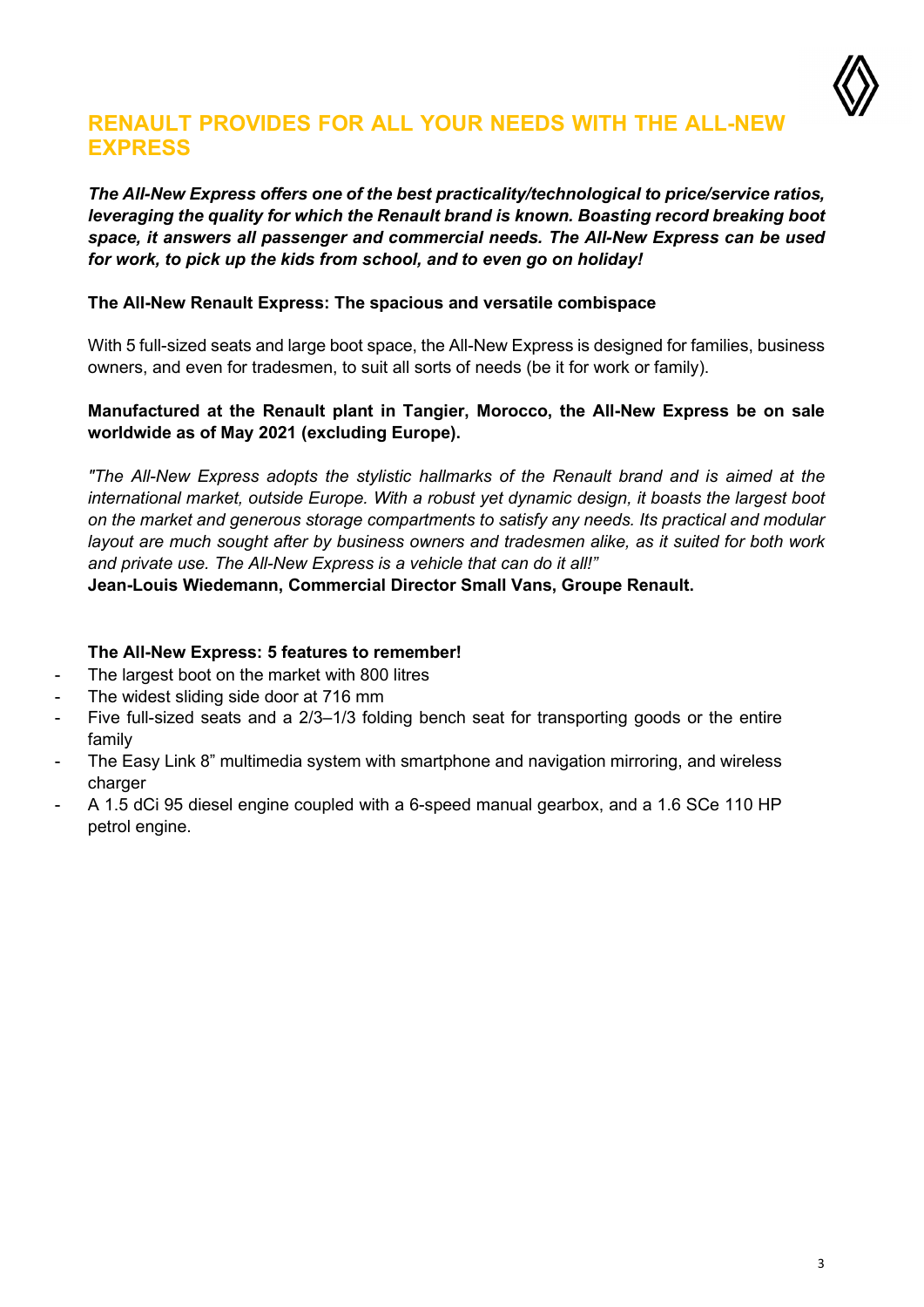

### <span id="page-3-0"></span>**A DYNAMIC AND ROBUST EXTERIOR STYLE**

*The All-New Express has a vertical bumper, high grill, ribbed bonnet, and fluid lines for an overall strong, dynamic look. The All-New Express features the Renault brand's signature C-Shape LED lights. The sleek design features high-value finishes and numerous chrome inserts.*

#### <span id="page-3-1"></span>**A modern front end with the Renault brand identity**

The All-New Express has a new, more assertive front face, including a ribbed bonnet, and vertical bumper and grille. It reflects the characteristic style of the Renault Brand as seen in the C-Shape LED lighting signature and the emblematic dog-leg chrome grill. The powerful dual-optic lamps feature high-beams and low-beams that are now 90% and 60% brighter respectively.

#### <span id="page-3-2"></span>**A fluid side design**

The wings, front doors, and sliding side door have been designed with flowing lines for a smooth curved finish. The door's rectangular design makes the interior space easily accessible. The sturdy horizontal door handles seamlessly merge with the surface and can be painted in body colour. Some design features are more functional, such as the door sill protectors, while others, such as the 15" and 16" aluminium wheels, are more about looks. Side mirrors provide wide field of vision. Bonnet aerodynamics have been reworked to enhance airflow and optimise fuel efficiency.

#### <span id="page-3-3"></span>**Fewer visible details, higher quality finish**

The All-New Express has a sleek design. At the front, the raised bonnet line hides the windscreen wipers, spray nozzles, and hinges. The front hitch ring has been built into the fog light cover. Door key holes have been removed for added security and anti-theft protection With the three-button key, the side and rear doors can be unlocked independently of the front doors.

#### <span id="page-3-4"></span>**Appreciate your combispace for its style**

The All-New Express is launched with its own unique hue: *Iron Blue*. It is also available in metallic *Highland Grey* and *Pearl Black*, or solid *Glacier White* and *Urban Grey*.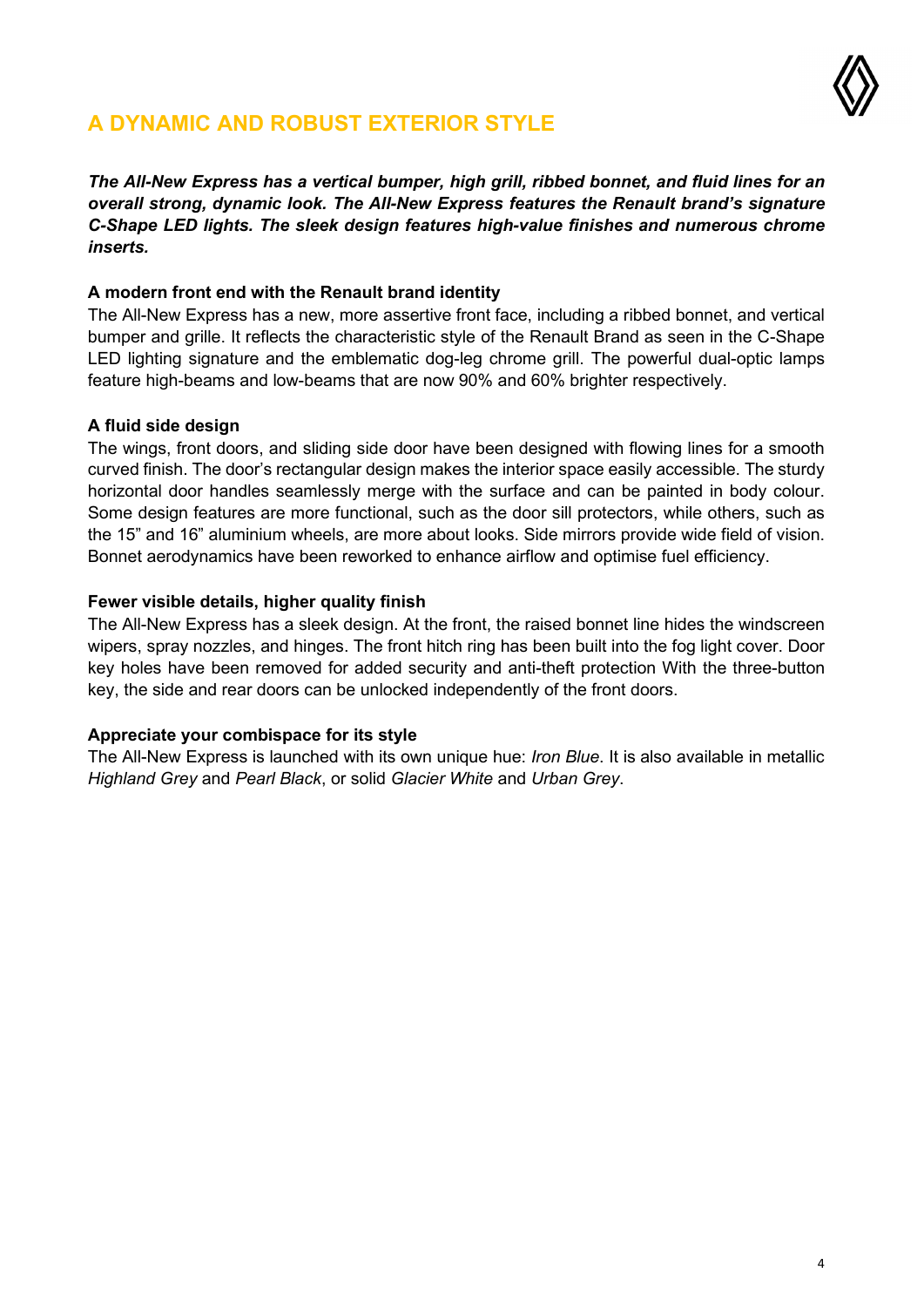

### <span id="page-4-0"></span>**A STYLISH INTERIOR DESIGN**

*Like the exterior, the interior has a modern design with a user-friendly horizontal dashboard. The seats provide excellent support for optimum driving comfort and less driver fatigue. The upholstery is reinforced because the All-New Express is built to last.*

#### <span id="page-4-1"></span>**A streamlined look**

The interior comes with a modern horizontal dashboard with clean lines that highlight the vehicle's roominess. The decorative brushed aluminium trim lights up the interior. Chrome accents on the dashboard, steering wheel, climate controls, gear stick, and interior door handles highlight the All-New Express' modern yet functional design.

#### <span id="page-4-2"></span>**An ergonomic driving position**

The All-New Express interior is all about comfort with seats that include extra side support for the chest and shoulders, and modern headrests. The driver can easily and gradually alter the height (+/- 40 mm) and length (+/- 110 mm) of their seat as well as the height of the seatbelt and steering wheel. For even greater driving comfort, the driver's seat is available with an armrest.

#### **Did you know?**

The All-New Renault Express is built like a true utility vehicle with tried-and-tested reliability and robustness. Materials used in the cockpit were tested and chosen for their long-lasting resilience to everyday wear and tear.

Durability tests on the All-New Express included the front doors being opened and closed 150,000 times, and 120,000 cycles for the sliding side and rear doors.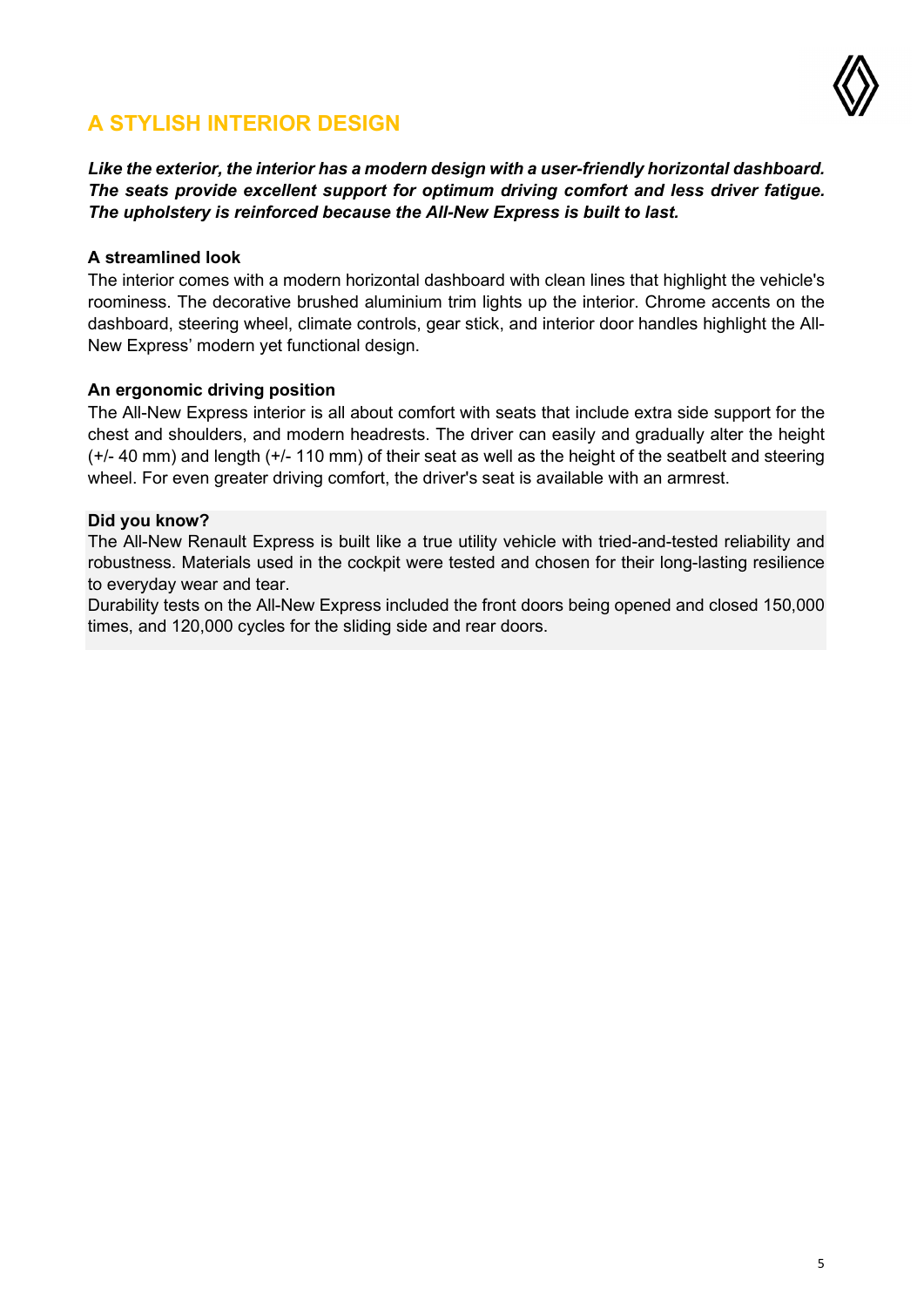

### <span id="page-5-0"></span>**MODULARITY AND GENEROUS VOLUMES**

*The All-New Express does not compromise on dimensions. Its dimensions are best-inclass: 800 L boot space, 716 mm sliding side door opening. Practical and modular, much thought went into the 54 litres of storage compartments and five full-sized seats.*

#### <span id="page-5-1"></span>**The largest boot on the market**

The All-New Express boasts the boasts the most storage space on the market, such as its 800-litre boot. Without a cargo cover and with the rear bench seat folded, the storage area can reach up to 3,000 litres

For added convenience, the rear storage area of the All-New Express can be equipped with a divider net, which proves useful when transporting animals or numerous items of luggage to keep them out of the passenger section. It can be mounted behind the rear bench seat, or behind the driver and front passenger seats. A rubber floor mat can also be installed in the rear compartment; washing the boot is a breeze.

#### <span id="page-5-2"></span>**The best side door opening**

Getting in and out and loading/unloading the All-New Express is made easier thanks to its extralarge door measurements. The 716 mm sliding side door and 1,189mm long usable floor space (luggage area behind the rear bench seats) are the biggest on the market.

#### <span id="page-5-3"></span>**Five full-sized seats and a 2/3–1/3 folding bench seat for more modularity**

The All-New Express guarantees space and comfort for all its passengers with its five full-sized seats, three of which are in the second row and can be folded down and removed. The rear seats can be folded down either 1/3, 2/3, or completely, for extra cargo space while still having room for 1 or 2 rear passengers. Because the All-New Express was design with families in mind, the rear seats are equipped with three Isofix systems so that up to three child seats can be installed sideby-side.

#### <span id="page-5-4"></span>**Lots of storage, right where you need it**

With more than 54 litres of storage, everything drivers and passengers need can be stored inside the passenger compartment. Life on board is made that bit easier thanks to the seventeen different storage compartments.

In the front, almost 48 litres:

- Closed storage above steering wheel (1.2 L)
- Closed storage left hand side of steering wheel (0.8 L)
- Door storage  $(2 \times 2.9 \text{ L})$  that can fit a 1.5 L bottle
- Dual cup holders (2 x 0.5 L) in front of the gear stick and storage compartment behind the hand brake (0.4 L)
- Storage tray (0.6 L)
- Glove Box (7.4 L) or 6.8 L with the spare change compartment.
- Uncovered central storage on top of dashboard open (4.2 L)
- Small storage (0.2 L) embedded in the Connect R&Go radio and near the hand brake
- Large open storage  $(3.8 \text{ L})$ , instead of a front passenger air bag
- Head-height compartment (21.8 L).

The rear features more than 6 litres of storage located in door compartments (2 x 1.2 L), two removable trays, and two 2 seat pockets so that rear passengers can have their own storage area.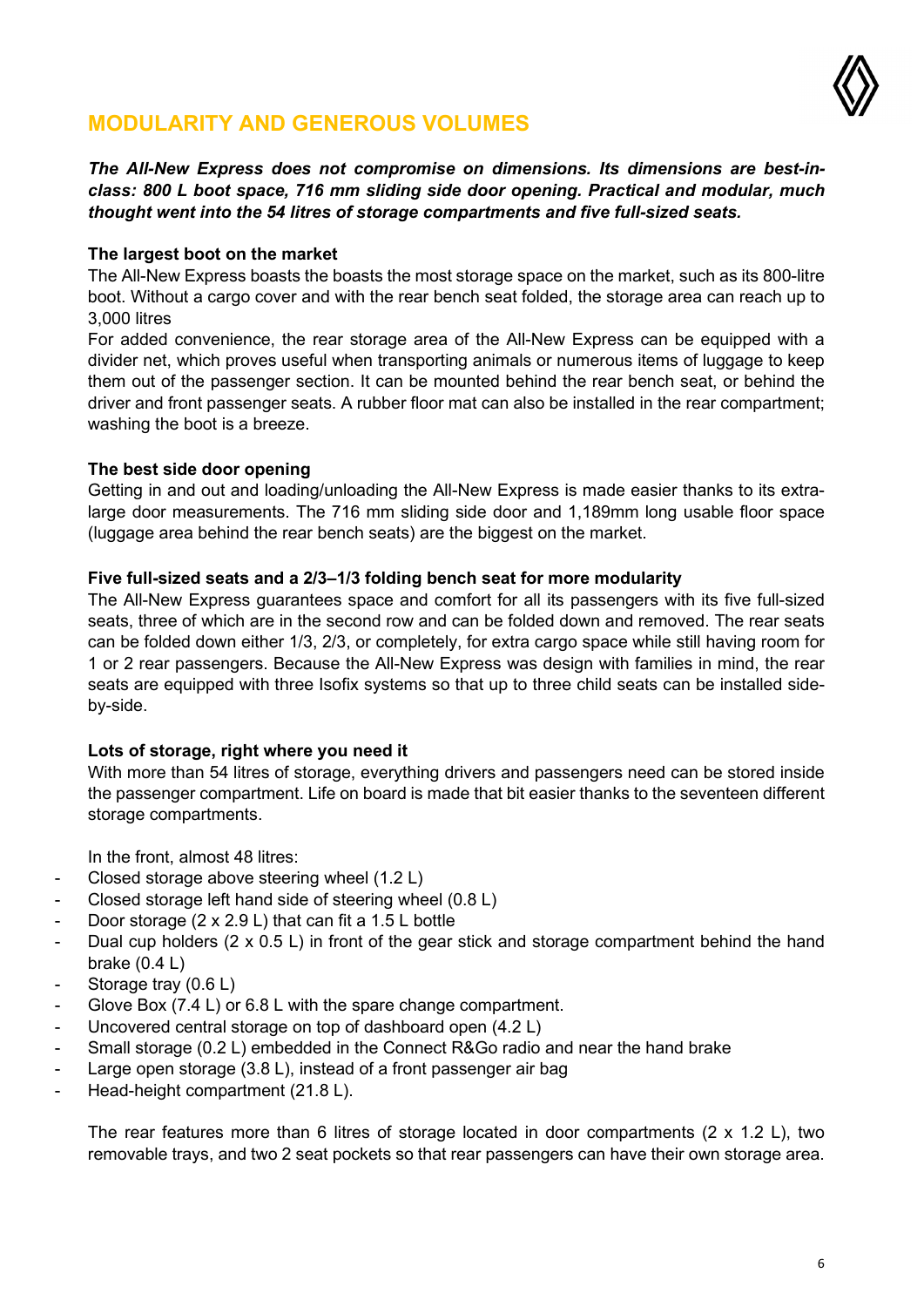

### <span id="page-6-0"></span>**TECHNOLOGY THAT MAKES LIFE EASIER**

*Multimedia equipment on the All-New Express is three-fold: the Connect R&Go radio, and the Renault EASY LINK multimedia system (8" touch-screen and smartphone mirroring) either with or without navigation. It also includes a smart phone induction charger, up to three USB sockets and four 12V sockets, one of which is in the boot.*

#### <span id="page-6-1"></span>**A triple-option multimedia system**

Equipped with the Connect R&Go radio, the All-New Express includes an 8" touch-screen (colour, landscape) when fitted with the Renault EASY LINK multimedia system with four speakers and two tweeters guaranteeing optimum acoustics.

Voice recognition compatible, it can run either Android Auto or Apple CarPlay via cable plug-in so you can enjoy your favourite apps via smart phone mirroring to send and receive text messages, make calls, listen to music, and use Google Voice and SIRI voice assistants, all while still abiding road rules and without taking any risks.

The 2D/3D navigation option facilitates guidance, helping with intersection localisation and the like. It uses an internal gyroscope to help guidance even without a GPS signal.

**NB**: The Connect R&Go radio harnesses the power of Bluetooth and the R&Go app to give you access to vehicle and radio features via your smartphone in an intuitive, user-friendly way.

#### <span id="page-6-2"></span>**Useful technologies, up to seven sockets on-board**

Going above and beyond industry standard, the All-New Express comes with three USB sockets, making life that little bit easier. One USB port is located on the radio faceplate and two in the storage compartment above the steering wheel. In addition, there are four 12 V sockets, one of which is in the boot. The All-New Express includes a 15 W induction charger so you can still charge your phone while you use its apps.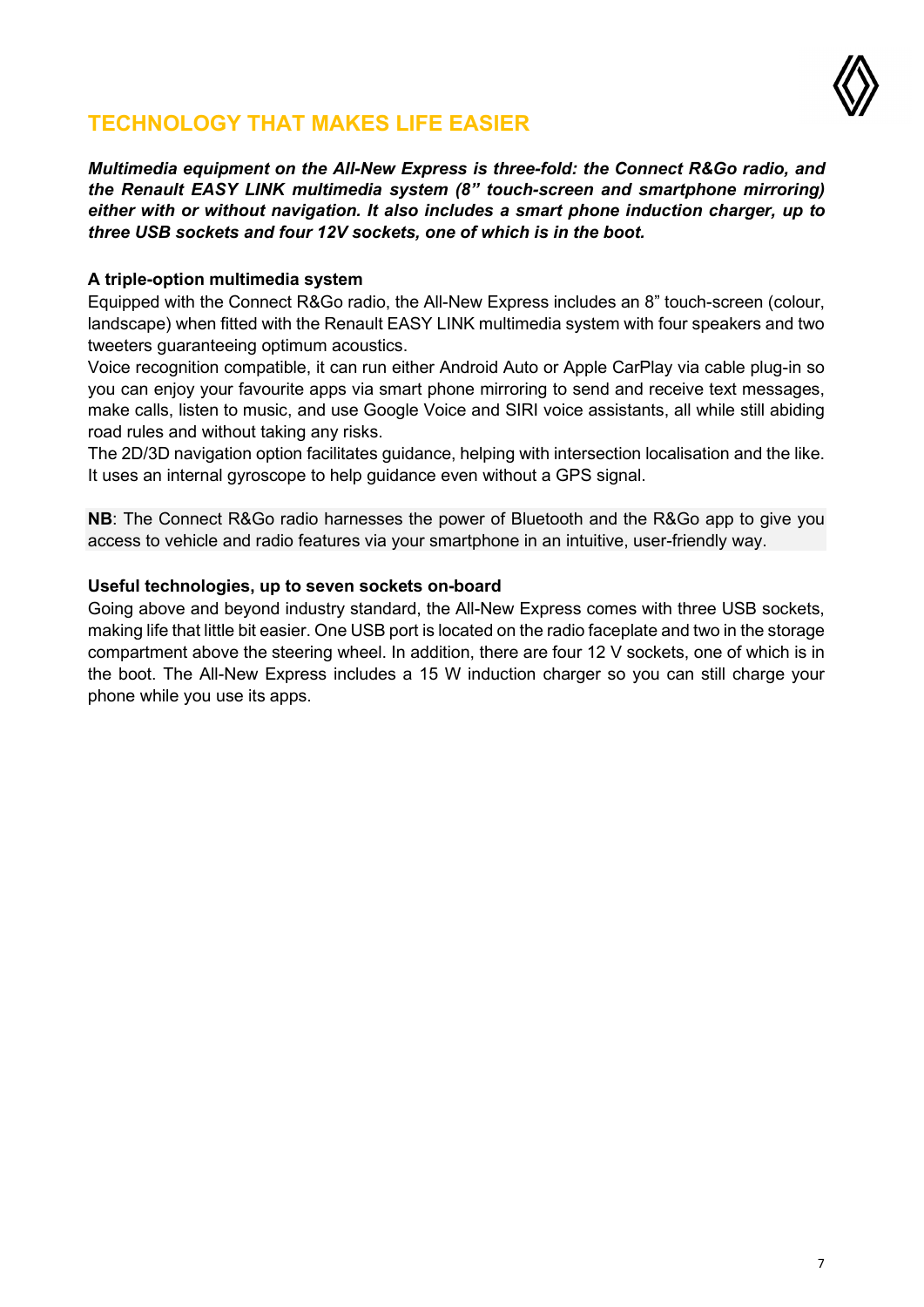

### <span id="page-7-0"></span>**DRIVER-ASSISTANCE SYSTEMS FOR MORE RELAXED JOURNEYS**

*Steering control, on-road stability, better grip, effortless hill-starts… the All-New Express comes kitted with an array of driver-assistance systems for greater peace of mind and added safety behind the wheel. The All-New Express comes with up to six air bags for optimum safety: one driver, one front passenger, two side-impact, and two curtain bags.*

#### <span id="page-7-1"></span>**More serene driving**

- The All-New Express features *Electronic Stability Control* (ESC), which helps keep the vehicle on course. It helps keep the vehicle under control despite dangerous road conditions such as when avoiding an obstacle, losing grip around a bend, etc.
- The All-New Express also features *Hill Start Assist*, which combines with the ESC to keep the vehicle stationary for approximately two seconds when the gradient is greater than 3%. Brakes are then gradually released.
- *Extended Grip (with all-weather tires)* improves traction when taking off or driving at low speeds on soft, low-grip surfaces (hard sand, snow, damp soil, etc). Active up to 50 km/h, it helps drivers maintain speed and direction instead of slipping or digging in the wheels.
- For added safety on city roads and highways, and for stress free speed limits, the All-New Express features *Cruise Control and Speed Limiter* technology that is easily accessible via buttons on the steering wheel.

#### <span id="page-7-2"></span>**Driving safety**

- And there's more: the *Blind Spot Warning* alerts the driver when another vehicle is right in the blind spot while driving. Active from 30 – 140 km/h, it uses four motion sensors to cover both sides of the vehicle. It detects other vehicles, including motorcycles and trucks.
- Another feature worth mentioning is the *Trailer Stability Assist*. Connected to the ESC, the system reduces trailer sway, without limiting driving speed, and improves handling in difficult conditions caused by crosswinds or road conditions.

#### <span id="page-7-3"></span>**Easier parking manoeuvres**

- The *Front / Rear Park Assist* helps with tricky manoeuvres by audibly indicating an obstacle's proximity when it is between 1.2 m and 30 cm. Four sensors at the front and rear of the vehicle help prevent small impacts.
- For even simpler parking manoeuvres, the All-New Express has *the Reversing Camera* that displays visual feedback via the multimedia system screen, with wheel-line overlay, or on the interior rear-view mirror, ideal for tight spaces and getting the most out of the All-New Express' impressive 11.1m kerb-to-kerb turning circle.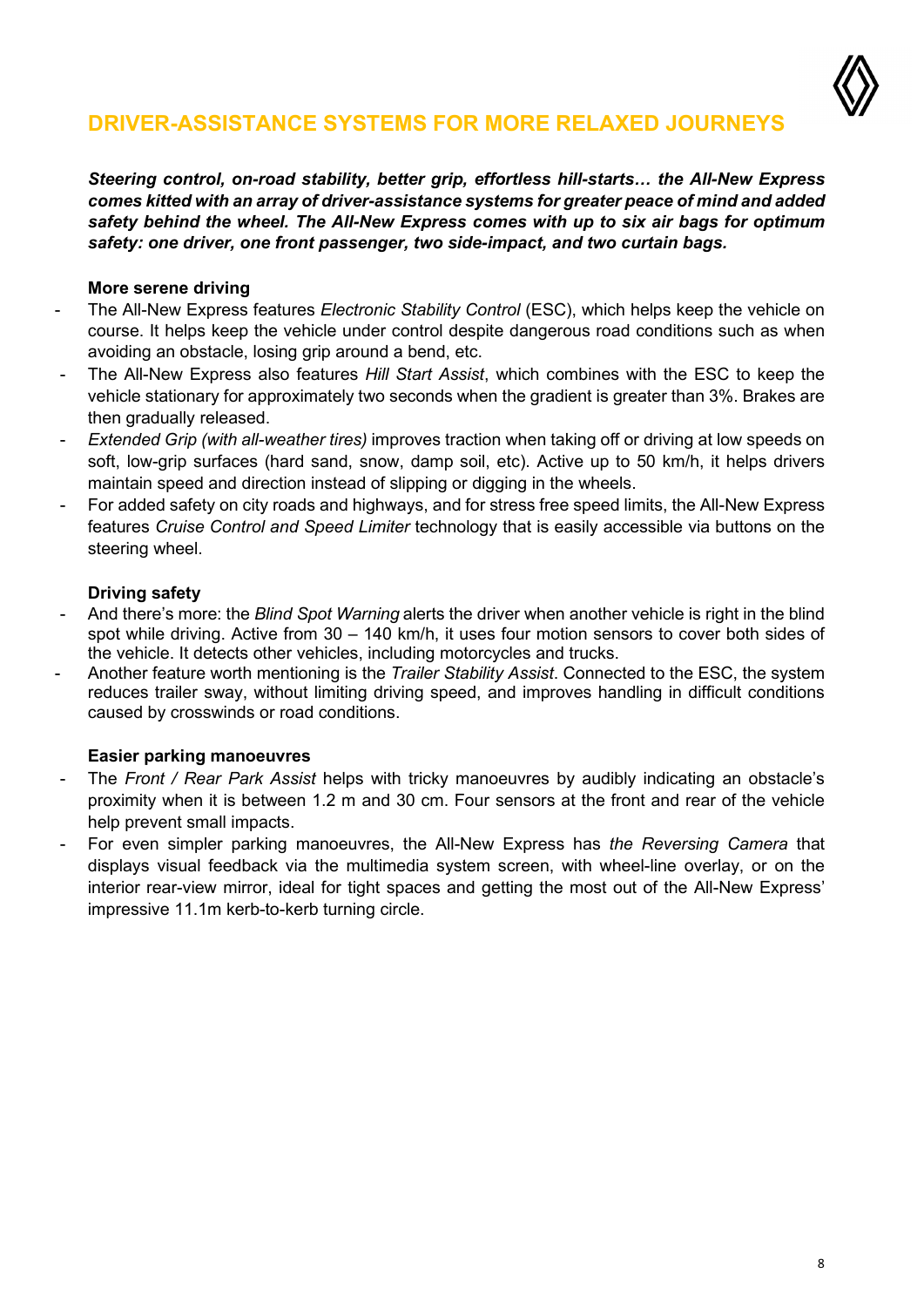

### <span id="page-8-0"></span>**A DIESEL ENGINE WITH 6-SPEED MANUAL TRANSMISSION**

#### *The All-New Express is the only vehicle in the segment that offers a 6-speed transmission with a 95hp diesel engine.*

Intended for the international market (outside Europe), the All-New Express is marketed with the 1.5 dCi 95 diesel engine.

It is also available with the 1.6 SCe 110hp petrol engine and a 5-speed manual gearbox

NEDC mixed consumption starts at:

- 5.1L/100km (i.e., 132g CO<sub>2</sub>/km) for diesel engines
- 7.8L/100km (i.e., 181g CO<sub>2</sub>/km) for petrol engines.

Moreover, the vehicle's Eco-Mode system can be activated via the dashboard for an additional 12% fuel savings. The 'Gear Shift Indication' informs the driver of when it is the best time to shift gears, thereby saving an extra 5% in fuel.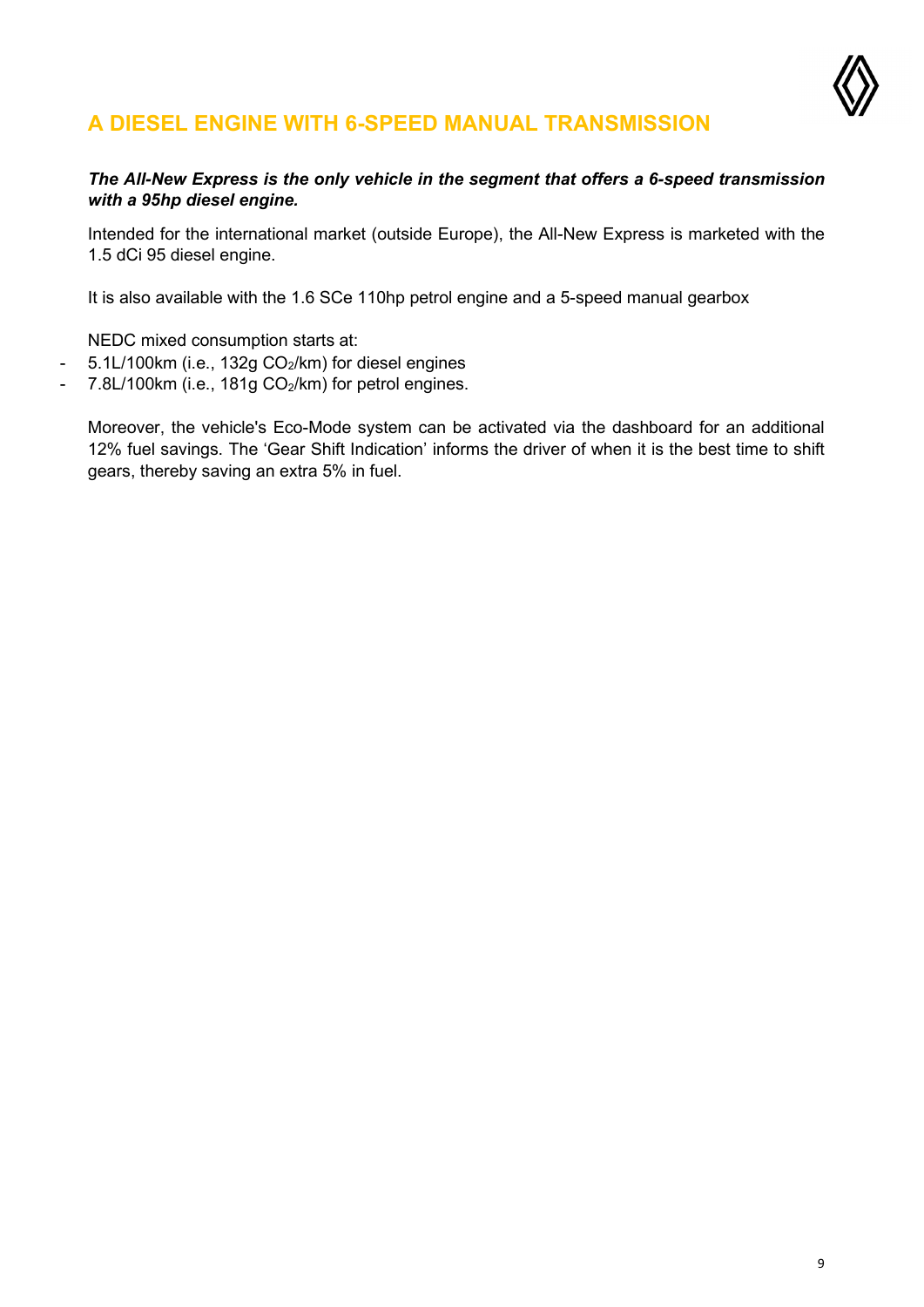

### <span id="page-9-0"></span>**APPENDIX 1 – MANUFACTURING**

#### *The All-New Express will be manufactured at the Renault plant in Tangier, Morocco.*

The Renault plant in Tangier is a revolution in motion, symbol of 'zero carbon' and 'zero liquid industrial waste'. It has produced more than 1.8 million vehicles since its opening in 2008. It has been producing the Dacia brand and the Dokker van ever since 2012.

To prepare for the arrival of the All-New Express, the Tangier plant invested in updating the facility to reflect the latest in Renault standards. The final assembly stations in the sheet metal workshop saw the arrival of 32 robots for the first section. The body paint workshop was equipped with a new varnish station and an entire bay for trademark colour jobs. The assembly line also now has a cockpit preparation station. The plant has sent more than 100 employees to receive training at the Technocentre in France.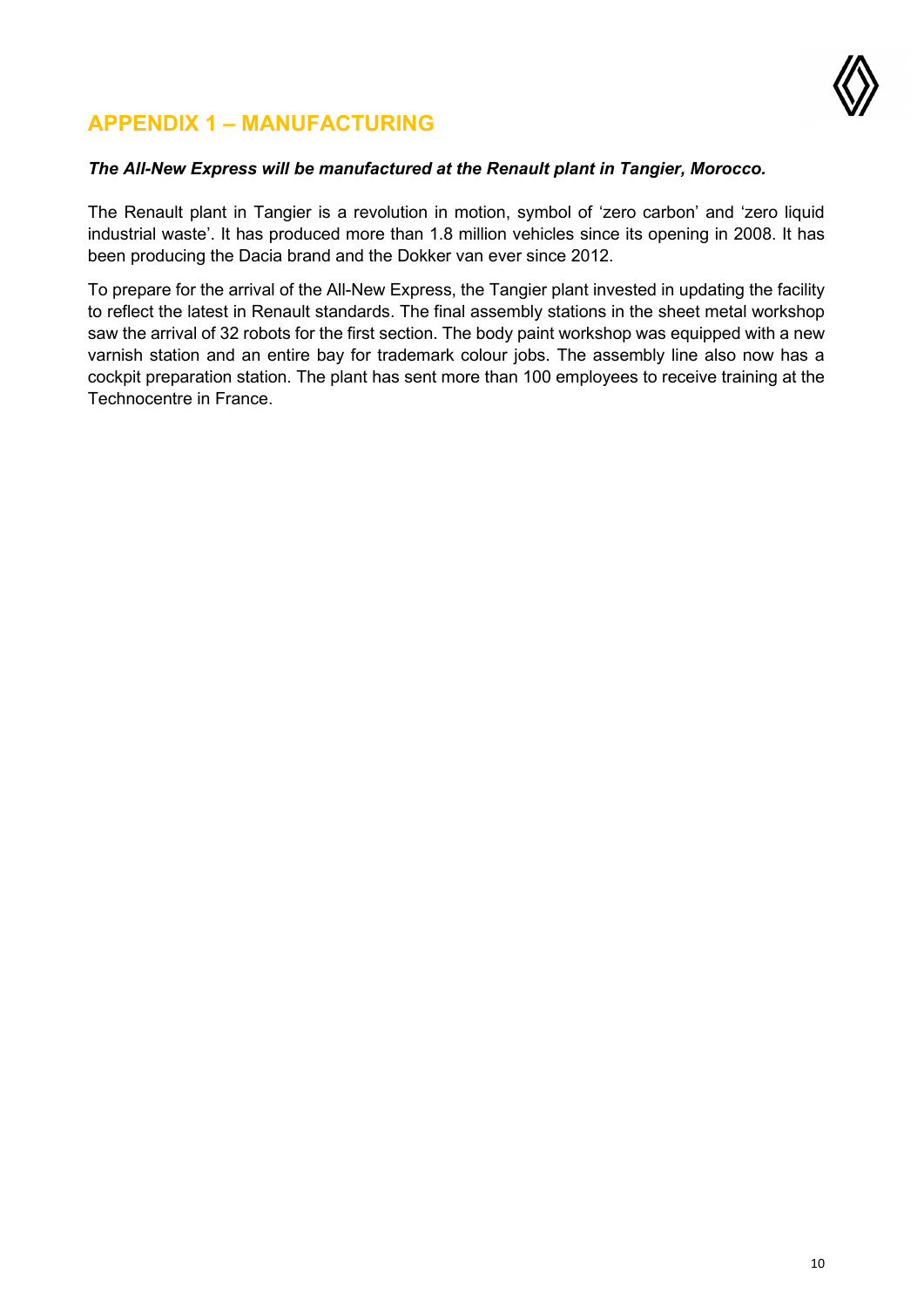

### <span id="page-10-0"></span>**APPENDIX 2 – RENAULT TECH**

*For more than 10 years, Renault Tech has been designing, producing, and marketing vehicle refits for all of Groupe Renault on behalf of private, corporate, and large account customers. In 2020, Renault Tech leveraged its know-how in industrial customisation to custom build almost 270,000 vehicles, in full compliance with Groupe Renault standards. The company is present in six countries with 358 employees in 14 different locations, 12 of which are integrated into Groupe Renault factories.*

When it comes to Renault vans and combispaces, Renault Tech provides many different services such as the mounting of induction chargers on the All-New Express.

Renault Tech also helps meet the specific needs of families and large groups thanks to its workstations located at the end of the assembly line in the Tangier Renault plant.

Thanks to Renault Tech, Renault is the only European automotive manufacturer with more than 30 years of expertise in custom-built vehicles for customers with disabilities. French leader in the field, Renault Tech works from its dedicated plant in Heudebouville (France) to manufacture vehicles that are adapted to every type of disability.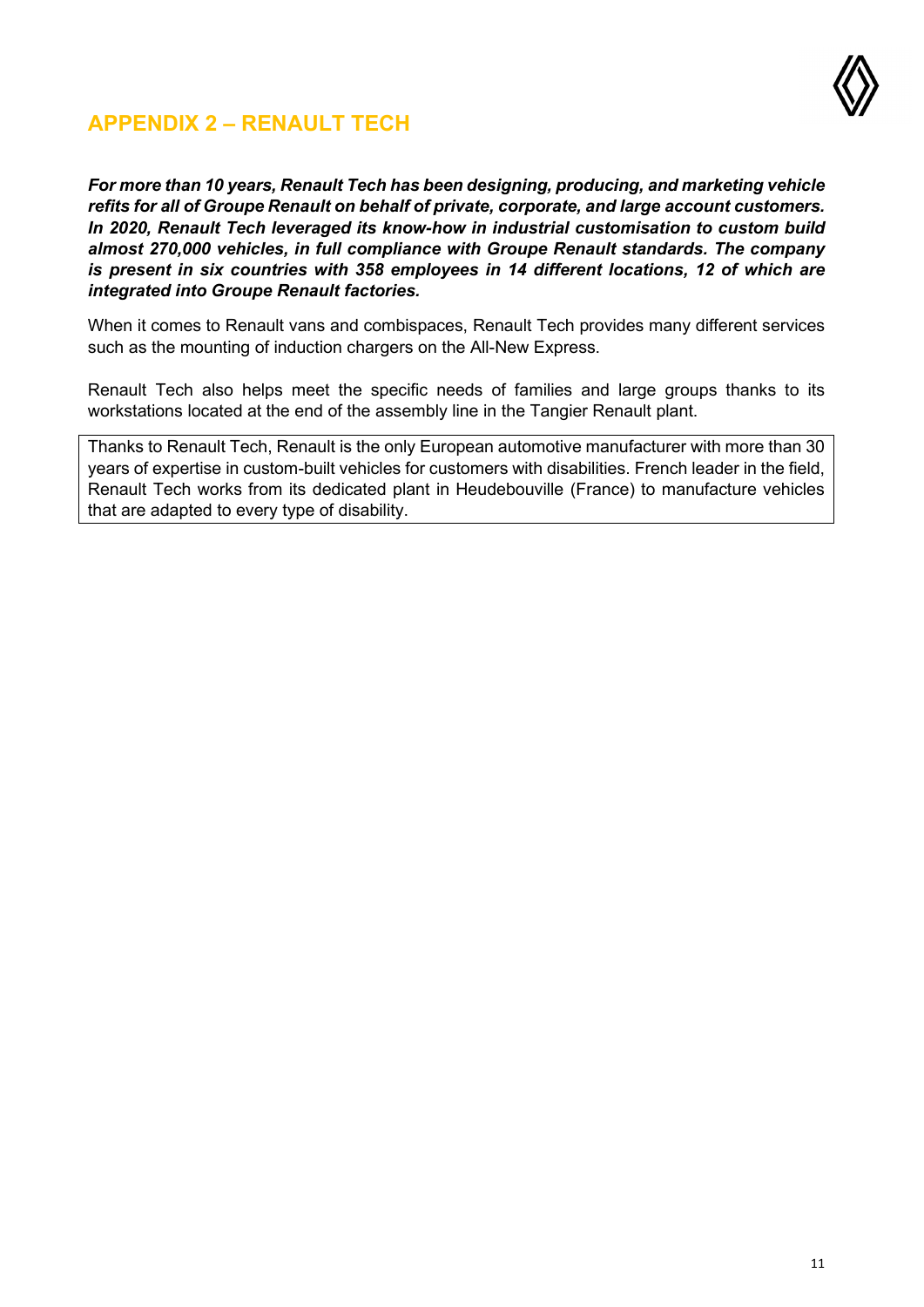

### <span id="page-11-0"></span>**APPENDIX 3 – DIMENSIONS**

### **THE ALL-NEW RENAULT EXPRESS**







<sup>s</sup>Loading length with passenger seat folded down<br>\*Loading length behind seat folded down<br>"Value at 100mm from sill bar

'With roofs bars<br>'With antenna<br>'Unladen Ground clearance<br>'Lateral opening width